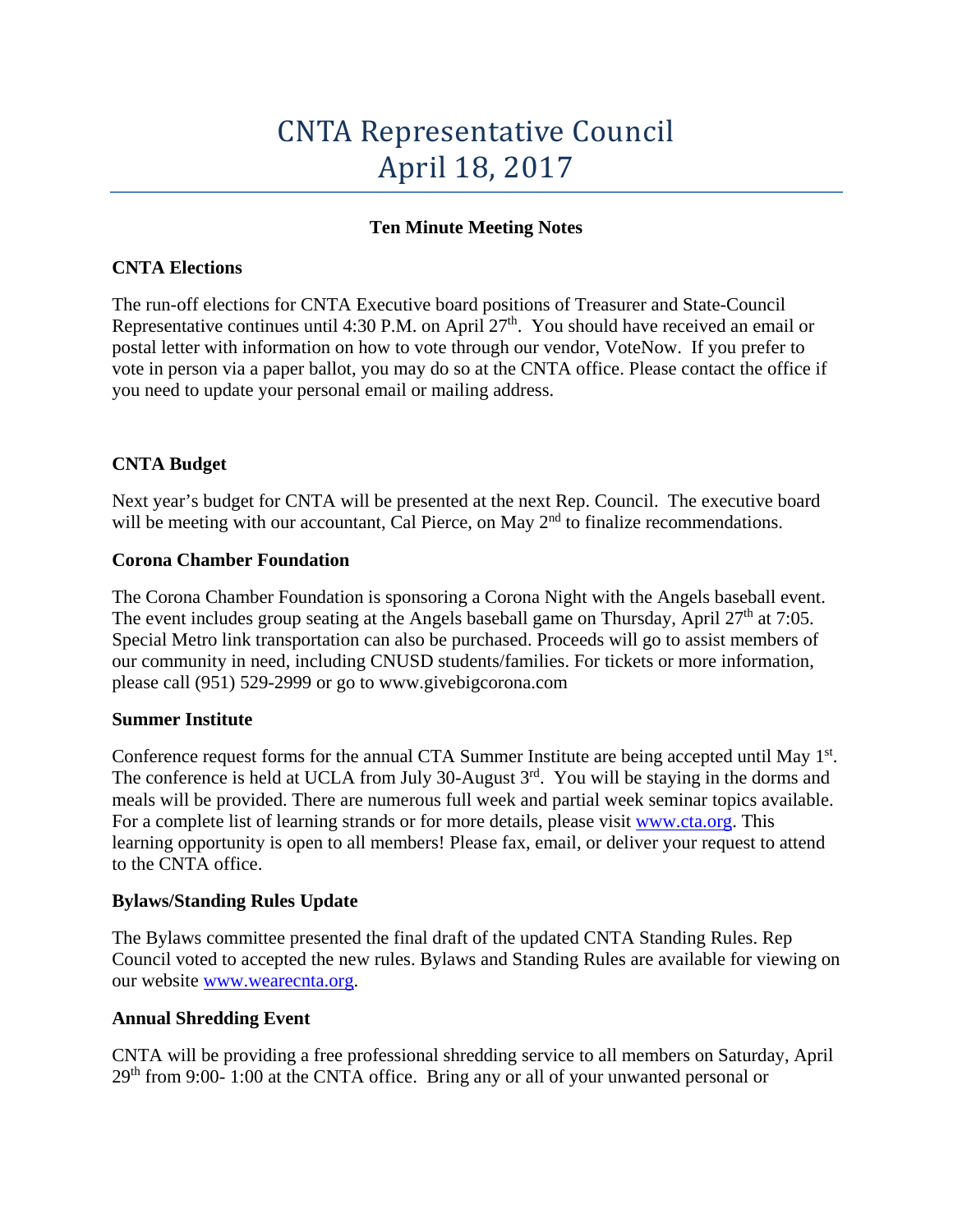professional documents for safe and secure shredding. Donuts, coffee and juice will be provided as well.

#### **Day of the Teacher Celebration**

All members are invited to our annual Day of the Teacher Celebration at Rodrigo's on Wednesday, May  $10<sup>th</sup>$  from 3:00-6:00 P.M. Free appetizers and non-alcoholic beverages will be provided, as well as raffle prizes. Please join your colleagues to celebrate the great work we do for our kids and communities.

## **CNTA Retirement Bash**

CNTA will be hosting and honoring this year's retirees on Wednesday, May  $17<sup>th</sup>$  at Rodrigo's from 3:30-5:30. Please RSVP to Lorene at [lorene@wearecnta.org](mailto:lorene@wearecnta.org) or call 951-737-3414.

## **Principal's Survey**

The Principal's Survey will be sent out to all members on Thursday, April  $20<sup>th</sup>$ . Our elections vendor, Vote-Now, will be sending you and email link to vote to your personal e-mail. If we do not have your personal e-mail, a letter will be sent to your mailing address with voting instructions and your voting code. Paper copies of the survey will be available in the CNTA office as well. All surveys must be submitted by  $4:30$  P.M. May  $5<sup>th</sup>$ .

## **CTA Who Awards**

The three CNTA winners of this year's CTA Who Awards are Jennifer DeVries, Lori Zubak, and Eula Brown. They have made exceptional contribution to our organization this year. They will be honored with a dinner and award presentation on May 12, along with the other Region 4 recipients.

## **Bargaining Update**

The CNTA bargaining team continues contract negotiations with the district. There are several more bargaining dates scheduled. Once negotiations are complete, the suggested changes will be brought to e-board, Rep. Council, and the membership at large for approval.

## **Upcoming Events**

April 20<sup>th</sup> "Finance 101" Seminar 3:40-4:15

April 29th Annual Shredding Event 9:00-1:00

May  $10^{th}$  Day of the Teacher Celebration at Rodrigo's  $3:00-6:00$